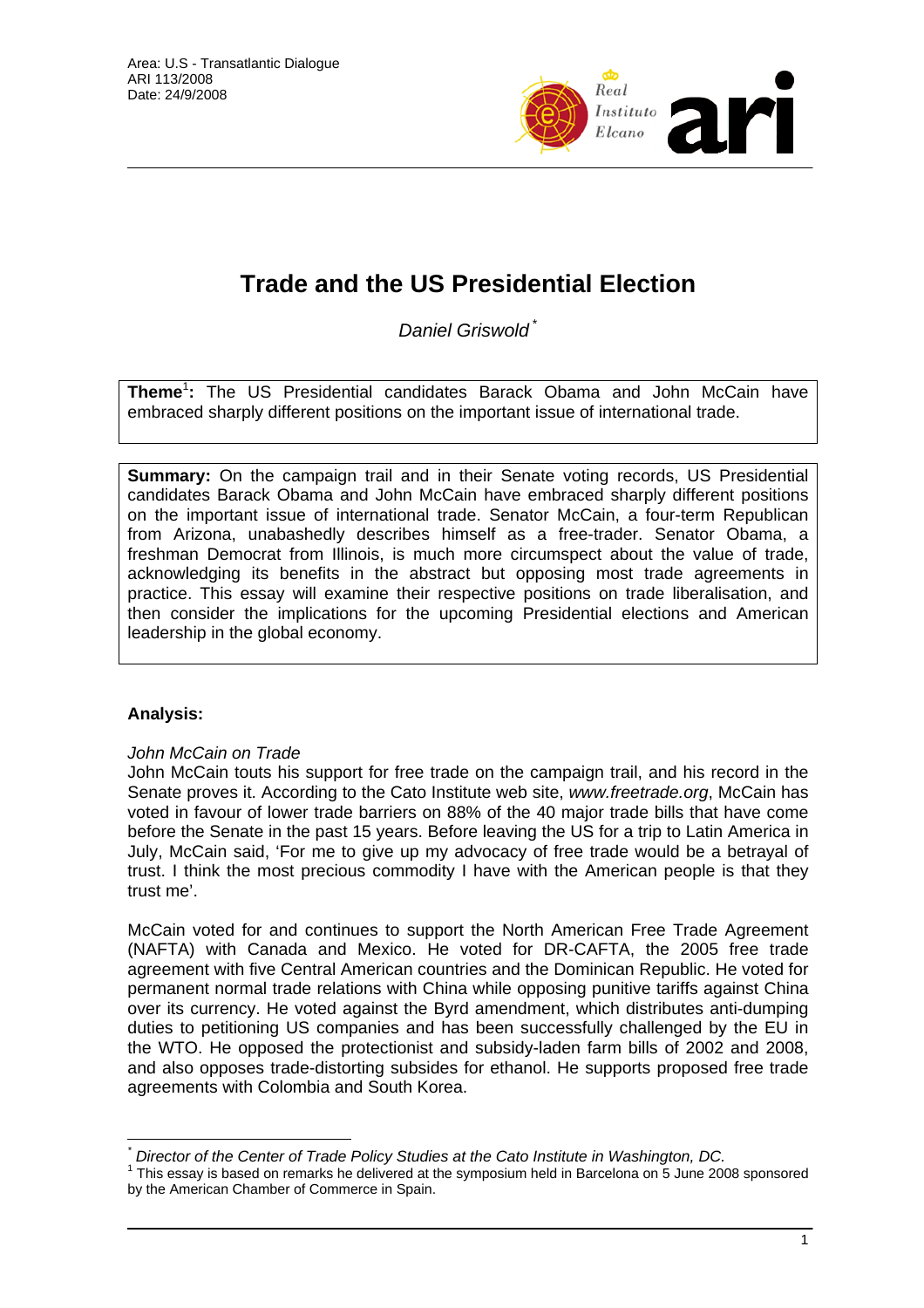

While acknowledging that trade dislocates some US workers, McCain argues that free trade fuels growth and innovation to the benefit of most Americans. He is one of the few politicians who touts the consumer benefits of import competition as well as the more obvious producer benefits from expanding exports.

In a *Wall Street Journal* op-ed column just before the Super Tuesday primary in February, McCain's chief economic adviser, the former congressional budget director Douglas Holtz-Eakin, summarised the candidate's position on trade:

'Mr McCain will re-affirm American leadership in global trade. It is essential that American workers have access to the 95% of the world's customers that are outside our borders. The US should engage in multilateral, regional and bilateral efforts to reduce barriers to trade, level the global playing field and build effective enforcement of global trading rules. Opening new markets for trade in goods and services is an indispensable aspect of economic freedom, for entrepreneurs and workers, and a proven road to greater prosperity.

'As a student of history, Mr McCain rejects those who preach the false virtues of economic isolationism—those who urge the US to bury its head in the sand. The world made the grave error of building walls against trade 75 years ago, which contributed to the Great Depression. Since then, the US has been in the forefront of the fight for reduced barriers to trade. It has reaped the benefits of sustained growth in standards of living, an awesome display of innovation and technical advance, an explosion in the variety, quality and affordability of consumer goods, a rise in home ownership, and ascendancy to the position of world's greatest economy'.

The one trade issue where McCain opposes the lowering of barriers is Cuba. Like President Bush and most Republicans, he is a supporter of the long-standing US trade embargo against the communist-ruled Caribbean island. McCain has voted consistently to maintain the embargo and travel ban.

#### *Barack Obama on Trade*

Barack Obama has staked out a far more sceptical view of trade. Since joining the Senate in 2005, he has voted in a free trade direction on only 4 of 11 major votes affecting trade barriers, or 36% of the time. In contrast to McCain, he voted against CAFTA and in favour of 100% scanning of import containers by 2012, the Byrd amendment to distribute antidumping booty, and the Schumer-Graham amendment that would have imposed 27.5% duties on Chinese goods absent the rapid appreciation of the renminbi. He voted for the 2008 farm bill and opposes the agreements with Colombia and South Korea.

Obama has been a relentless critic of the North American Free Trade Agreement with Canada and Mexico, the same agreement that President Clinton signed into law in 1993. In a debate with New York Senator Hillary Clinton before the March Ohio primary, Obama said that, as President, he would demand that Canada and Mexico reopen NAFTA to insert minimum labour and environmental standards. If America's two closest neighbours and commercial partners refuse, he pledged to 'use the hammer of a potential opt-out' to persuade them.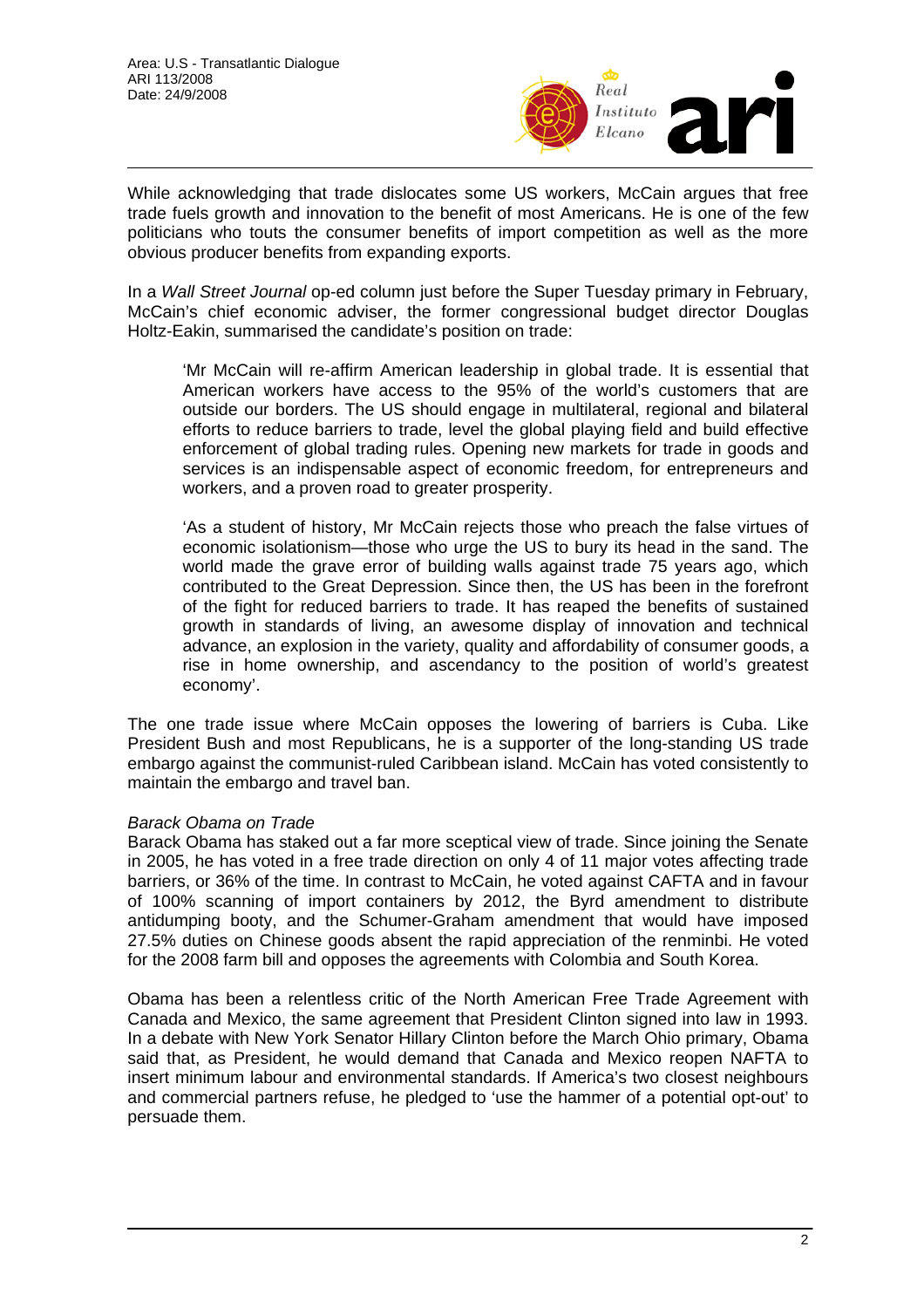

This threat raises all sorts of problems about US credibility. It also perpetuates a cruel hoax that if we can just tinker with a 15-year-old agreement, we can bring an industrial renaissance to Rust Belt cities such as Youngstown, Ohio. An Obama advisor reportedly told the Canadian government that the candidate's statement was 'more reflective of political manoeuvring than policy', so it remains to be seen how hard he would push for renegotiation if he become President.

Obama's record and rhetoric are not uniformly opposed to trade liberalisation. Along with McCain, he supported the Oman and Peru FTAs, and in contrast to his more hawkish opponent, Obama actually wants to loosen the failed, 48-year-old trade and travel embargo against Cuba.

In his bestselling 2006 book, *The Audacity of Hope,* Obama acknowledges that trade expansion can benefit the nation as a whole:

'There is no doubt that globalization has brought significant benefits to American consumers. It's lowered prices on goods once considered luxuries, from bigscreen TVs to peaches in winter, and increased the purchasing power of lowincome Americans. It's helped keep inflation in check, boosted returns for the millions of Americans now invested in the stock market, provided new markets for US goods and services, and allowed countries like China and India to dramatically reduce poverty, which over the long term makes for a more stable world'.

On CAFTA, Obama acknowledges that, 'Viewed in isolation, the agreement posed little threat to American workers… There were some problems with the agreement, but overall, CAFTA was probably a net plus for the US economy'. Yet he justified his vote against CAFTA as 'the only way to register a protest against what I considered the White House's inattention to the losers from trade'.

The only major trade vote where Obama differed from Hillary Clinton was a 2005 amendment that would have barred US negotiators in the WTO from agreeing to any restrictions on current US antidumping law. Clinton voted in favour of the amendment, Obama against. It may offer a glimmer of hope that there are limits to how far Senator Obama will go to appease the party's core constituencies on trade.

#### *The Impact of Trade on the US Election*

At first glance, the politics of trade would seem to favour Obama. Most Americans tell pollsters they are wary of the impact of trade on jobs and manufacturing. Much of the anger in declining industrial regions is aimed at trade agreements such as NAFTA, even though overall employment, manufacturing output, and median household income have risen significantly in the US since the passage of NAFTA.

Reservations about trade, though widely held, have not been decisive in Presidential elections. Americans expect their Presidents to be more statesmanlike than your typical parochial member of Congress. The President must look out for the good of the nation as a whole, and that includes building relations abroad through expanding trade and investment ties. Protectionist rhetoric that may win cheers before a partisan primary crowd often falls flat on the general campaign trail.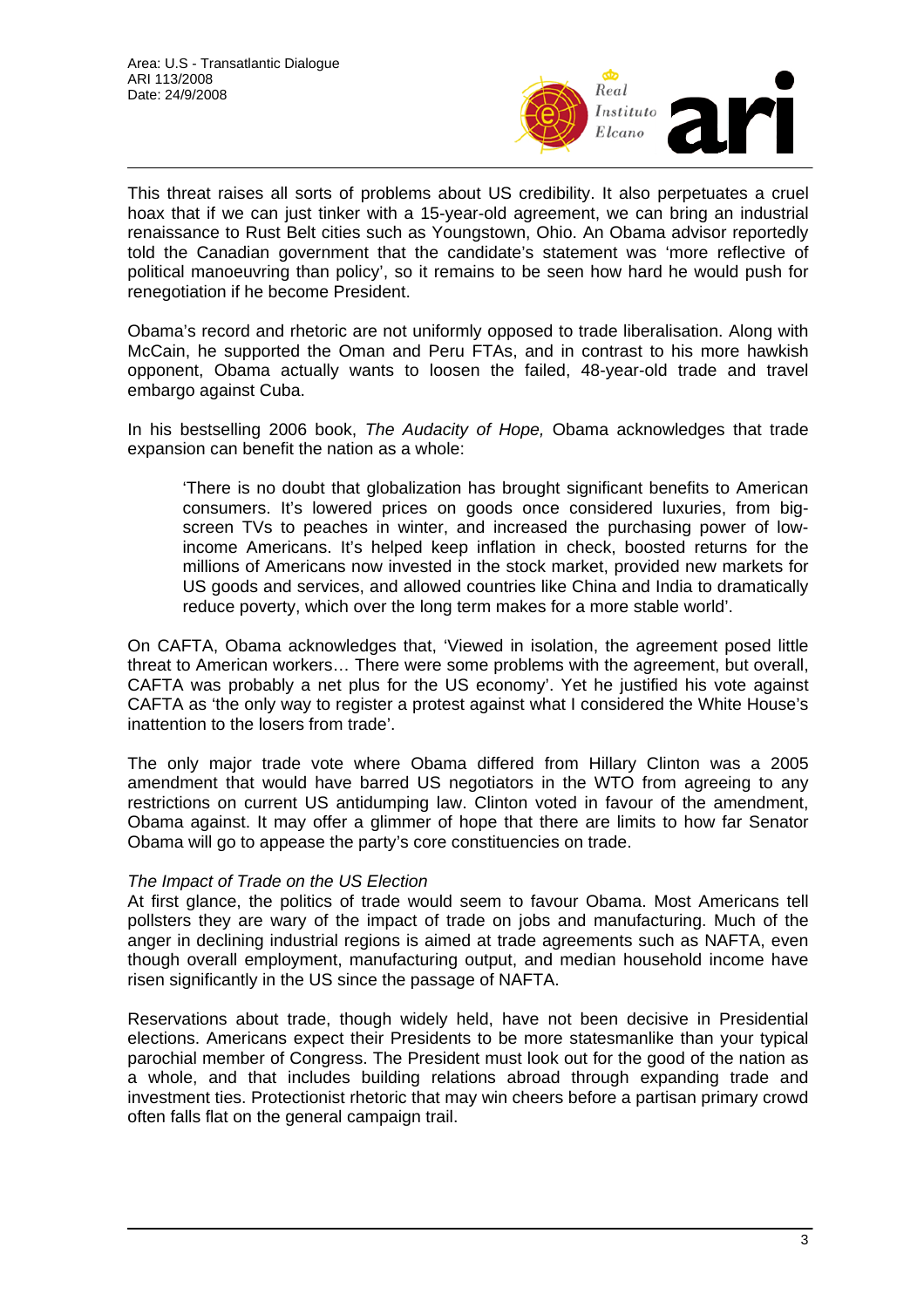

Past US Presidential campaigns are full of examples of candidates who tried to play the trade card without success: in 2004, John Kerry pointed the finger at 'Benedict Arnold CEOs' who were outsourcing and off-shoring work abroad. In 1992, H. Ross Perot warned of a 'giant sucking sound' of US jobs and investment stampeding to Mexico if NAFTA became law. In 1988, Michael Dukakis criticised foreign investors taking over the economy, and in 1984, Walter Mondale predicted American kids would soon be sweeping up around Japanese computers. Last time I checked, none of them had a Presidential library.

Even in the 2008 political season, the more populist voices in both parties failed to gain traction. On the Republican side, those who wanted to shut the door to immigration failed to catch on. And on the Democratic side, the major candidate who beat the most populist drum against trade, the former North Carolina senator and Vice-presidential candidate John Edwards, was never really a factor and dropped out early.

#### *The Impact of the US Election on Trade*

Whoever wins in November, American leadership in the global economy will probably diminish. Even if Senator McCain wins, he will likely face a Democratic Congress that will be reluctant to approve any sweeping measures for trade liberalisation. The signs are already ominous for those of us who support reducing barriers to trade and investment. Congress just passed a massive business-as-usual farm bill over President Bush's veto. The farm bill makes a mockery of our call for other countries, including those of the EU, to reduce their own trade barriers and subsidies for agriculture. It shovels billions of dollars a year in subsidies and trade protection to a small number of farmers whose average income and net worth are significantly above the average non-farm family.

Earlier this spring, the same Congress rewrote the rules of trade promotion authority to put the US-Colombia Free Trade Agreement on the back burner. This was a slap in the face to one of our best friends in Latin America, a government that is standing up to its bully neighbour Hugo Chávez. Bowing to union pressure, congressional leaders refuse to let the agreement even come up for a vote. This marked the first time that Congress has changed the basic rules of TPA/fast track since the mid-1970s. From the time Congress enacted the first such authority in 1974, Republican and Democratic Presidents alike had used it to enact the Tokyo and Uruguay rounds of GATT negotiations, and trade agreements with 14 countries, including Israel, Canada, Mexico, Jordan, Australia, the Dominican Republic and five Central American countries.

**Conclusions:** The most likely result of the election will be a legislative stalemate on trade. We will achieve by default the trade 'time out' that Hillary Clinton proposed. Without new agreements, 'enforcement' will become the focus of US trade policy. Pressure will grow to 'get tough' with our trading partners by filing more WTO cases, more Section 201 safeguard actions, and special 421 cases against China. The 2008 farm bill has probably already taken the air out of any fresh US proposals in the Doha round. A strong commitment by Congress to defend every last letter of the US anti-dumping laws will complicate efforts to reach a final agreement.

One consolation for supporters of trade liberalisation is that we are unlikely to see a dramatic turn back towards protectionism. The US federal system was designed to avoid sharp changes in policy. The checks and balances built into our system will probably head off the worst kind of trade legislation. First, any trade bill would need to pass the